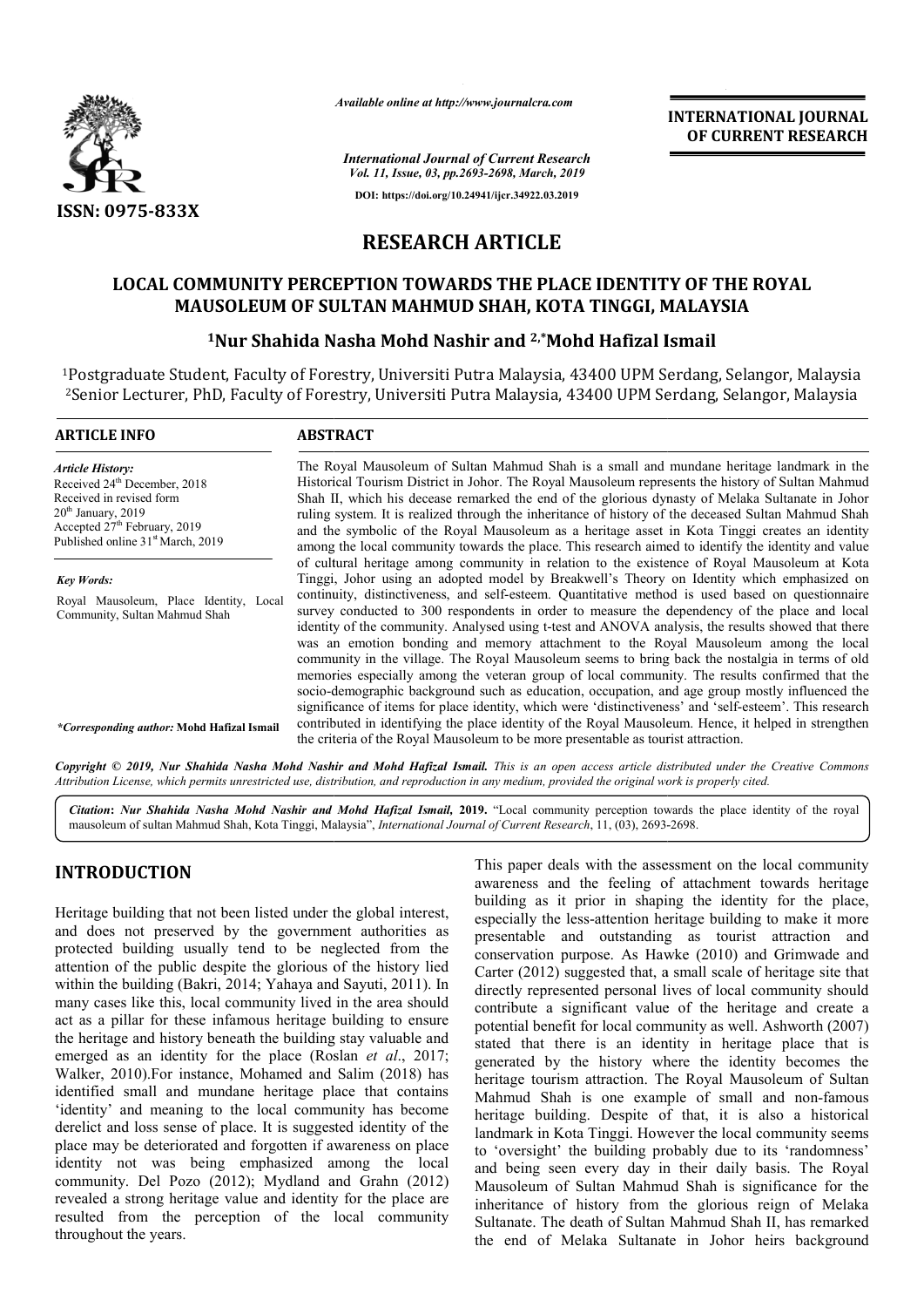(Chronicles of the State of Johor, 1996). The tragedy happened to Sultan Mahmud Shah II being him entitled as *'King Mahmud that died on the Royal Litter'* for his deceased (Chronicles of the State of Johor, 1996).Thus, it was important for this research to identify the identity as there is little confirmation about the issue of determined value towards place identity among local community in Malaysia, particularly on the Royal Mausoleum of Sultan Mahmud Shah, Kota Tinggi Johor.

**Local community in heritage place:** Local community refers to a group of people living together in one place or having religion, race, profession or other characteristics in common (Hung *et al*., 2011; Dixon & Durrheim, 2000; Pearsall, 1998, p.137). Many agreed local community are the catalyst for successful heritage places in the world (Mydland and Grahn, 2012; Walker, Grimwad and Carter, 2010; Chhabra, Healy and Sills, 2003; Wandu, 1996). The context of local community in their reliability of presenting the place identity of heritage building may become a hesitation, since they are not from professional background. However, community refer as one that possesses certain qualities on a sense of shared purpose, and their personal perception on heritage building are accounted as valuable resource for identifying a heritage building (Ismail, 2012).In this paper we would like to use the personal perceptions among local community living in the heritage area and the aim is to capture their awareness and perceptions on the history and heritage activities happened at the Royal Mausoleum. The local communities living in the village were presumably to indicate certain expression and perceptions to the heritage building in their boundaries (Camp, 2014). Relevant to Wilmot's (1989), Dixon & Durrheim (2000) and Bash (2015) found that communities lived in a common residential area at least shared some of their opinion or identity to the same symbolic place. It may be challenging to develop understanding of the true meaning of 'heritage' or 'self-attachment' among the local community; however with this opportunity to ask them by providing suitable presentation and interpretation, the aims can be achieved.

Place identity: Place identity is related with past memory, attachment and the local community (Ujang, 2012; Hawke and Walker, 2010). These three aspects always present in heritage and shaping the identity for heritage place (Del pozo and Gonzalez, 2012). Place identity also claimed to be related with place attachment in many publications, where attachment is benefited from 'identity' represent in many ways from both the local community and heritage place (Ujang, 2012; Mazumdar and Mazumdar, 2000; Twigger- Ross and Uzell, 1996; Proshansky *et al*.'s (1983). Herman and Fatima (2012) suggested that the identity belongs to certain areas is mainly different and it depends on the relationship between the users and physical environment of the place. This practically supported Ujang (2012) who mentioned in her research that the relationship between heritage and identity happens when local community living in particular heritage area could feel the sense of attachment to the history and surrounding environment of the area. They were stimulating as being 'brought' into the nostalgic moments probably- war, colonization, memories such as being raised up in the residential boundaries, struggle of life, death, etc. (Ismail, 2014). In this paper we are using the Break well's model theory of identity (1986, 1992, 1993): distinctiveness, continuity and self-esteem in order to determine the place identity for Royal Mausoleum of Sultan Mahmud Shah.

The distinctiveness in Break well's model explained how a place could be different from another place, and how does it remarked in people's mind. The continuity of the place identity usually refers to the historical stories and pasts events; or the physical structure belong to the heritage place which never show any signs of changes through time circumstances. Although the stories and structures presented are remains the same; they are distinctive (unique) from another existed histories, it is something to remember (Jacobson- Widding, 1983).Whereas self-esteem, explains how a place can boost a positive environment to him/heri.e. *'living in here makes me feel so good'*. It is also a kind of positive evaluation to oneself that creating the sense of pride living in such area.

**The history of the Sultan Mahmud Shah Royal Mausoleum:** The new complex of Sultan Mahmud Royal Mausoleum was built in 2010; however the tomb of Sultan Mahmud Shah II was there since 1699 in Kampung Makam (Tuhfat Al-Nafis, 1885). Aged over 100 years, Kampung Makam was located on the banks of the Johor River and among the oldest villages in Kota Tinggi (Sinar Harian, Mei 2015). Kota Tinggi was claimed as the district of historical tourism, as it famous for its history as a thriving port and the old capital of the Johor Sultanate.

Sultan Mahmud Shah II was famously known as *"Sultan Mahmud Mangkat Dijulang"*. The name '*Mangkat Dijulang'* was given in recognition of the way he was killed. *'Mangkat'* referring to the term of Malay word of royal death, *'dijulang'* means he was being carried on the dais. In simple understanding, he was assassinated by his military chief, Laksamana Megat Sri Rama when he was on the dais.The famous legend of the murder of Sultan Mahmud II was the most remembered and recounted in  $19<sup>th</sup>$ century of Malay chronicle, the Tuhfat al- Nafis. Sultan Mahmud was buried in a village near Kota Tinggi in Johor, which is now to be known as the village ofthe Tomb (*Kampung Makam*). According to a legend has it that before he died, he laid a curse on Kota Tinggi, restricting any children of Bentan to enter the city for seven generations (Hikayat Negeri Johor, 1996).The story of restriction to Bentan's generation is one of the famous legend histories in Kota Tinggi. As it is related to Sultan Mahmud Shah II history, thelegend becomes more interesting especially in bringing up the researchers and history enthusiasts to deeply understand and dig more information either it is myths or fact behind the legend.

**Purpose of Study:** This study is focusing on the complex of Sultan Mahmud Royal Mausoleum at Kota Tinggi, Johor. It is the landmark of heritage and history for visitors to come and visit Kota Tinggi. The reason for choosing this site because the mausoleum has been listed as an asset of cultural heritage in Johor by the government however there is issue of mausoleum receiving less attention and appreciation among the local community (Baker, 2016; Mazumdar and Mazumdar, 2012Although the age of the building (The Sultan Mahmud Shah Royal Mausoleum) may be younger compared with world standards (Grimwade and Carter, 2010), it should reflect the meaning based on the history development of the nation. In the case of the Royal Mausoleum, it reveals the history of Sultan Mahmud Shah II; the last ruler of Johor descended from the Sultanate of Malacca; one of the glorious empires back in the 14th century (DBP, 2007). However, does this heritage building represent an identity among the local community in Kampung Makam? How deep the attachment of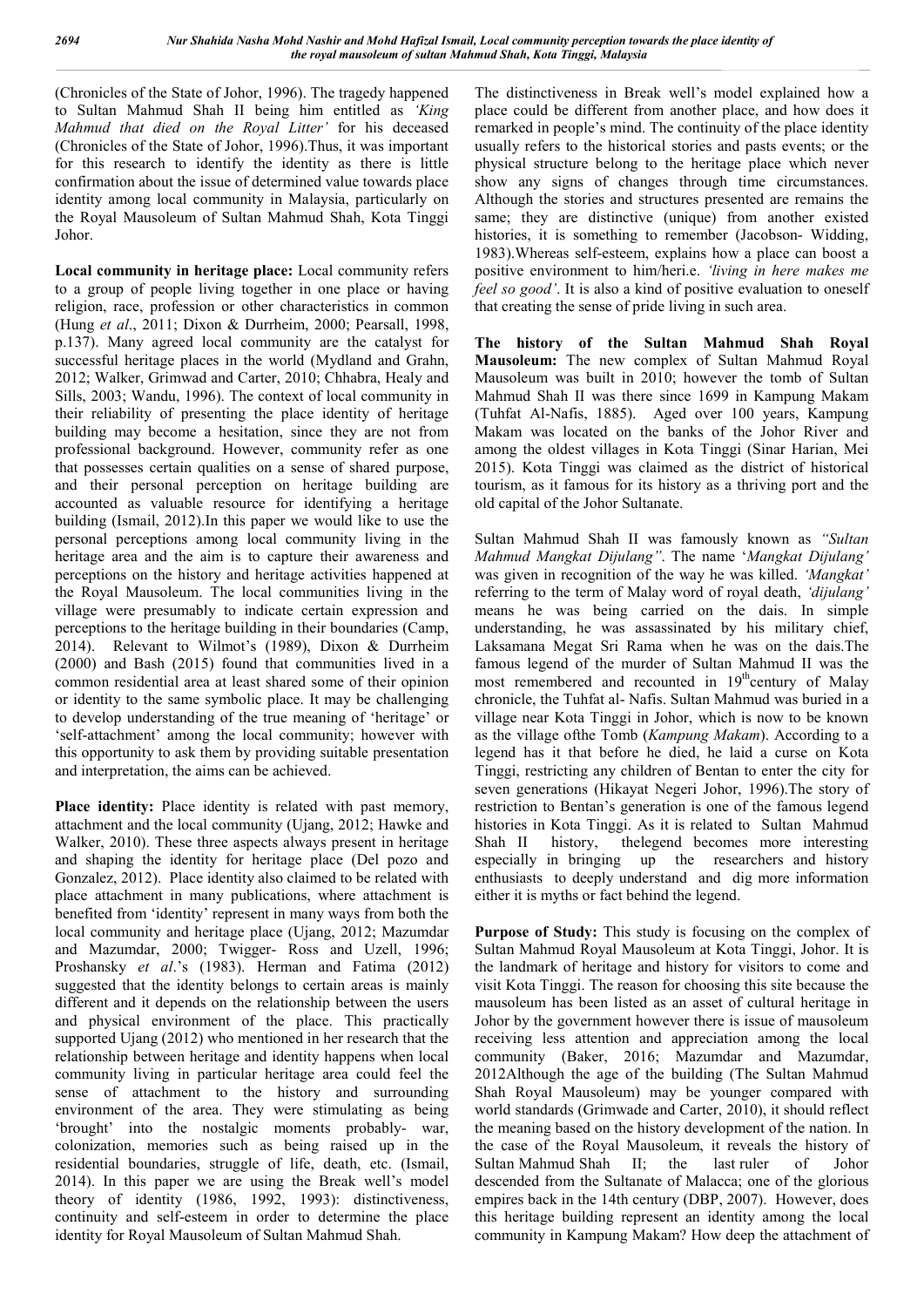the local community towards this heritage building, as it represents one of the biggest history in the early era of Johor Sultanate?. Using Breakwell's Model theory of identity, this study triggered the unrevealed information and personal perception and attitudes from the local community regarding the Royal Mausoleum, which it has never been done in any studies in particular. This heritage place certainly faced with the challenge of sustaining its heritage due to rapid development happens in Kampung Makam. The rich cultural heritage should be preserved so that it can be enjoyed by the present and future generations (Bakri et.al, 2015). The place identity will subsequently help in empowerment of the local community, perhaps making the process of conservation in the future accessible. Contributions and personal perceptions from the local community is important as it will develop an identity to the heritage building thus making it 'alive' not only for visitor's purpose, but it all has started from the 'heart' of the local community.

## **MATERIALS AND METHODS**

*Study site:* The area for this study is Kampung Makam which located in the district of Kota Tinggi also known as the 'District of Cultural Heritage' of Johor, in the south east part of peninsular Malaysia. Kota Tinggi has been highlighted as the 'District of Cultural Heritage' of Johor due to the richness evident of historical stories and cultural heritage gained from the glorious Malay Sultanates of Johor, that are influenced by the reign of Malay Melaka, Johor-Riau, Singapore and Linggi (Tuhfat Al- Nafis, 1885). As related to the history of the former Johor Sultanate family, many mausoleum of royal's family can be found in Kota Tinggi. However, this research only emphasized the Royal Mausoleum of Sultan Mahmud due to it significant as legendary cultural heritage in Kota Tinggi (Suradi, 2015).

#### *The method*

**Questionnaire survey:** Questionnaire survey forms were distributed among the local community of Kampung Makam, with total sample of 300 people (Krejcie and Morgan, 1970). Using convenience sampling technique, questionnaires were distributed to the respondents who were available with the parameter. Meanwhile, the impromptu interviews with personal had made it possible to access the first- hand information and various experiences among the local community which enhanced the result from quantitative data. Basically the respondents were found at home and stalls near to the heritage place within radius 300-400 metres. The reason for setting up a radius parameter for data collection is because to get an accurate data of personal perceptions among the local community who had lived in the heritage place for longer time. Researchers were informed by the Head of Village *Kampung Makam* earlier that the residential area further than 400 metres from the Royal Mausoleum were habited by new-comers, who mostly rented house there and have not residential in for more than three years.

### **RESULTS AND DISCUSSION**

*The respondents:* The result showed that profile respondents were 52% male and 48% female with ethnicity majority of them are Malay and followed by India. However Chinese and other ethnics were not found in the village.

This was because of the historical background of the place, where Kota Tinggi was formerly related to the beginning of Malay Johor Sultanate reign people (Tuhfat Ai- Nafis, p. 1885).All the respondents aged from 18 years to above 60 years and the biggest group of 27% were among the young adults (18-29 years old). Based on a cross tabulation analysis, 15% of the young adult's respondents were students. This has influenced their perceptions and their awareness towards the existence of the Royal Mausoleum through the knowledge they learned from the education syllabus in learning institutions. Another major group of the respondents were those above 60 years old. Thus, it resulted in 38% of unemployed residents; with majority of them were retirees. This situation clearly can be seen because Kampung Makam is locally known as a small village, where old people are living in the residential while their children move out to the town for job opportunities.

*Level of Agreement towards heritage value and place identity*: The results in Table 1 reflected the significance of the environment in Kampung Makam and historical context influencing the place identity remarked by the respondents. The scale of a mean score 1.25 implied on the statement 'This village is my favourite place to stay for longer time'. This also supported by other factors, such the respondents agreed they lived in a harmonious and peaceful community with a scale of 1.36 and the community her. These statements highlighted the comfort; harmony and feeling safe were assessed to measure the sense of belongingness among the local community towards the heritage area (Ujang, 2012; Hernandez and Hidalgo, 2008; Proshansky *et al*., 1983).

In terms of architectural and historical context of the Royal Mausoleum, results indicated the respondents believed the uniqueness of the *'Sultan Mahmud Mangkat Dijulang*' history makes it a reliable source of heritage have actually created the sense of proud among them with recorded scale of 1.56. This proved the Breakwell's Theory on continuity of the history of the existence of the Royal Mausoleum. Historical story encourage a positive response towards the building and it is formed by unique and continuous character (Ginting, 2016).

*Place identity between residents' age group and occupation:* In order to determine any significant differences in mean scores for the dependent variable (place identity) and the independent variable (respondent's socio demographic), One-Way ANOVA test was performed. Fisher's Least Significant Different (LSD) tests were to explore any possible pair-wise comparisons. For the item 'Royal Mausoleum is a unique infrastructure' has a significant value of 0.01 and 'History of Royal Mausoleum represents the identity of the town' implied the value 0.01. The respondent's age range of 16-29 years old mostly indicated the highest level of agreement to both statements. Based on cross tabulation analysis between age group and occupation, evidently respondents in an age range of 16-29 years old were dominated by students. The young respondents indicate a high level of agreement to the items 'Royal Mausoleum is a unique infrastructure' and 'history of Royal Mausoleum represents the identity of the town', emphasized by the knowledge they received in their formal education. In understanding characteristics of a place, studies by previous scholars such as Mohamed and Salim (2018) revealed that the importance of attributes that create the sense of attachment towards the pace is uniqueness. It is about creating a place to become 'different' and special to the eye of local community as well to the visitors.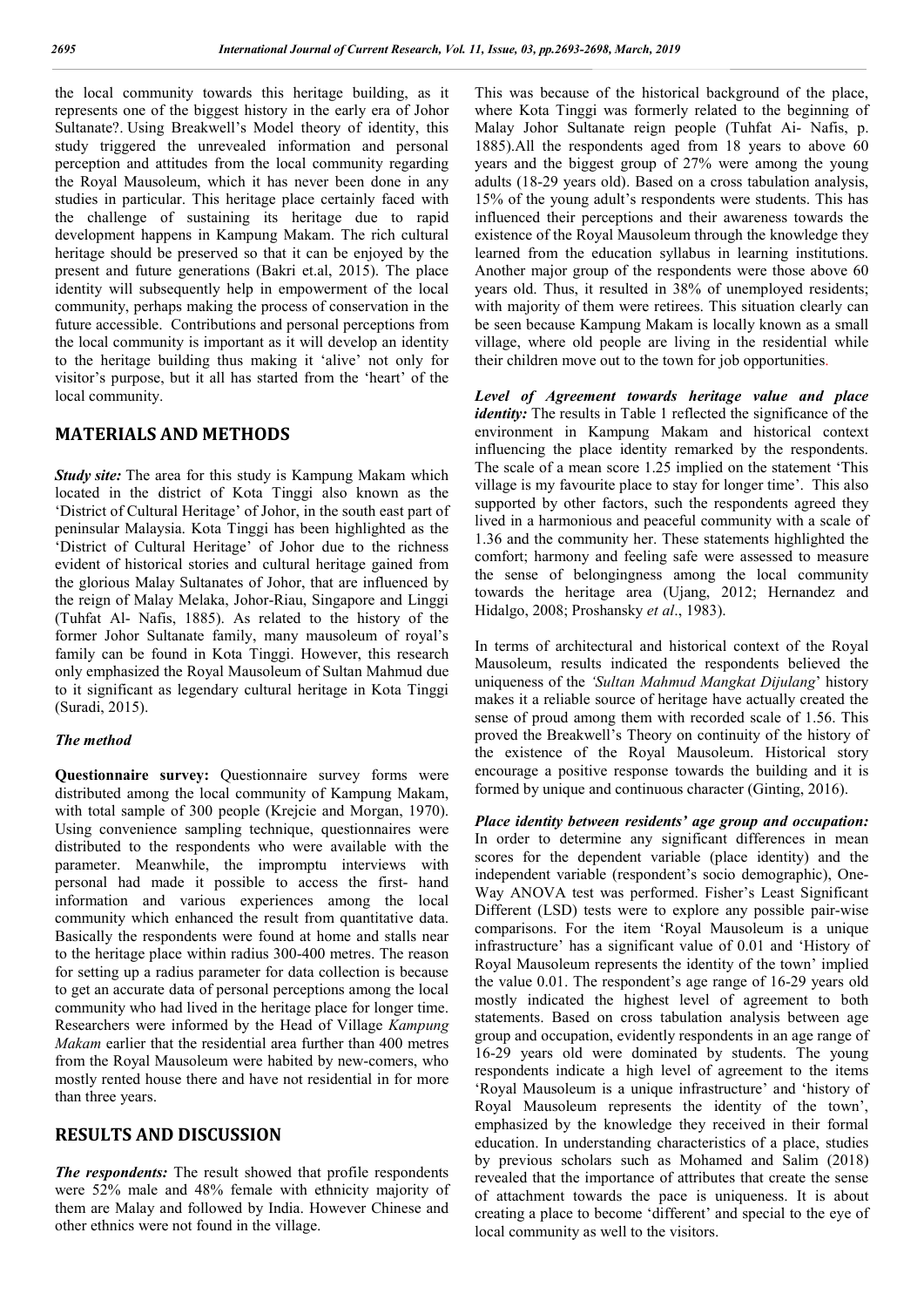#### **Table 1. Degree of place identity of the Royal Mausoleum**

| <b>Components</b>      | Items                                                                                     | Mean value |
|------------------------|-------------------------------------------------------------------------------------------|------------|
|                        |                                                                                           |            |
| <b>Distinctiveness</b> | I considered the Royal Mausoleum as a unique infrastructure.                              | 1.91       |
|                        | The Royal Mausoleum represents the identity for this town.                                | 1.58       |
|                        | I feel this place is distinct from any other place.                                       | 1.91       |
|                        | The uniqueness of the history of this place makes it a reliable source of heritage.       | 1.56       |
|                        | I know the history of the Royal Mausoleum                                                 | 2.16       |
| Continuity             | I have memories associated with the Royal Mausoleum.                                      | 2.23       |
|                        | The history and background of the Royal Mausoleum mirror the identity of me.              | 2.17       |
|                        | I think the complex of Royal Mausoleum need to undergo maintenance and conservation works | 2.11       |
|                        | I am proud living in heritage area                                                        | 1.55       |
| Self-esteem            | I feel comfortable living in this community                                               | 1.36       |
|                        | The community here live in peacefully and harmoniously.                                   | 1.55       |
|                        | I will tell the outsiders about the Royal Mausoleum                                       | 1.72       |
|                        | This village is my favourite place to stay for longer time                                | 1.25       |

Note: 1=Strongly Agree2=Agree3= Neutral 4= Disagree5= Strongly Disagree

|  |  |  |  |  | Table 2. Place identity and resident's age |  |
|--|--|--|--|--|--------------------------------------------|--|
|--|--|--|--|--|--------------------------------------------|--|

| Items                                                    |                    | AGE               |                   |                   |                    | p-value |
|----------------------------------------------------------|--------------------|-------------------|-------------------|-------------------|--------------------|---------|
|                                                          | 16-29              | 30-39             | 40-49             | 50-59             | >60                |         |
|                                                          |                    |                   |                   |                   |                    |         |
| Royal Mausoleum is a unique infrastructure               | $1.70^{\circ}$     | $1.89^{ab}$       | $1.83^{ab}$       | $2.12^{b}$        | $2.05^{\rm b}$     | 0.01    |
| The Royal Mausoleum represents the identity for this     | 1.50 <sup>ab</sup> | $1.55^{ab}$       | 1.27 <sup>b</sup> | 1.96 <sup>a</sup> | 1.69 <sup>ab</sup> | 0.01    |
| town.                                                    |                    |                   |                   |                   |                    |         |
| This place is distinct from any other place.             | $2.12^{b}$         | $1.84^{ab}$       | $1.77^{\rm b}$    | 1.90 <sup>b</sup> | $1.82^{ab}$        | 0.17    |
| The uniqueness of the history of this place makes it a   | $1.62^a$           | 1.57 <sup>a</sup> | $1.33^{b}$        | 1.69 <sup>a</sup> | $1.53^{ab}$        | 0.34    |
| reliable source of heritage.                             |                    |                   |                   |                   |                    |         |
| I know the history of the Royal Mausoleum                | $2.22^{\rm a}$     | $2.21^a$          | $2.13^{a}$        | $2.09^{\rm a}$    | $2.10^a$           | 0.78    |
| I have memories associated with the Royal Mausoleum.     | $2.51^a$           | $2.23^{a}$        | $2.19^{ab}$       | $2.30^{\rm a}$    | $1.82^{b}$         | 0.01    |
| The history and background of the Royal Mausoleum        | $2.18^{a}$         | $2.15^a$          | $2.38^{a}$        | $2.18^{a}$        | $1.94^{\rm a}$     | 0.19    |
| mirror the identity of me.                               |                    |                   |                   |                   |                    |         |
| I think the complex of Royal Mausoleum need to undergo   | $2.38^{a}$         | $2.15^{ab}$       | $2.05^{ab}$       | $1.78^{b}$        | 2.00 <sup>b</sup>  | 0.03    |
| maintenance and conservation work                        |                    |                   |                   |                   |                    |         |
| I am proud living in heritage area                       | $1.61^{\circ}$     | 1.57 <sup>a</sup> | $1.41^{\circ}$    | $1.60^{\rm a}$    | $1.51^{\circ}$     | 0.59    |
| I feel comfortable living in this community              | $1.42^a$           | $1.39^{a}$        | $1.27^{\rm a}$    | $1.39^{a}$        | $1.28^{a}$         | 0.63    |
| The community here lives in peacefully and harmoniously. | $1.62^a$           | 1.81 <sup>a</sup> | $1.61^a$          | 1.69 <sup>a</sup> | 1.87 <sup>a</sup>  | 0.56    |
| I will tell the outsiders about the Royal Mausoleum      |                    | $1.50^{\circ}$    | $1.38^{a}$        | $1.57^{\circ}$    | $1.61^a$           | 0.47    |
| This is my favorite place to stay for longer time        |                    | $1.34^{a}$        | 1.11 <sup>a</sup> | $1.24^a$          | $1.20^{\rm a}$     | 0.43    |

#### **Table 3. Place identity and resident's occupation**

| Items                                                                       |            |                | AGE           |         |           |         | p-value |
|-----------------------------------------------------------------------------|------------|----------------|---------------|---------|-----------|---------|---------|
|                                                                             | Government | Non Government | Self-employed | Student | Housewife | Retired |         |
| Royal Mausoleum is a unique<br>infrastructure                               | 1.85       | .88            | .85           | 1.53    | .87       | 2.43    | 0.01    |
| The Royal Mausoleum represents the<br>identity for this town.               | 1.44       | 1.68           | .44           | 1.35    | 1.58      | 1.93    | 0.03    |
| The history and background of the<br>Royal Mausoleum mirror the identity of | 2.07       | 2.20           | 2.49          | 1.82    | 2.03      | 2.07    | 0.02    |
| me.<br>The community here lives in<br>peacefully and harmoniously.          | 1.48       | .34            | l.51          | 1.70    | 1.61      | . 89    | 0.03    |

Their understanding of the history of Sultan Mahmud was mostly influenced by the generous knowledge on particular field (History, Arts, and Architectural Drawing) which may eventually affect the state of mind, and bring out the specific feelings and emotional towards the anticipating subject (Tripp and Muzzin, 2005). In the process of creating a mundane and small heritage place to look unique, it involved knowledge and understand especially among the knowledge generations filler. In contrast, item 'I have memories associated with the Royal Mausoleum' has a significant value of 0.01 and the highest level of agreement showed by residents' age group of 60 years old and above. The result indicated that the veteran residents encompassed various memories and experience related to the Royal Mausoleum. 'Memories' are related with continuity concept for heritage value as has been mentioned by Twigger Ross and Uzell (1996), someone with memories associated to living place, they feel attached for some personal reasons, yet leaves a remarkable event in their lives.

The veteran residents have gone through many events happened in the village, including the upgrading work of the new complex of Royal Mausoleum back in 1999. It was found that most of veteran residents delighted to share their memories associated with the Royal Mausoleum that exactly showed the people nostalgic about the old ways of life, and they were always excited to share the memory and nostalgia to other people (Chabra, Healy and Seals, 2003). Mazumdar and Mazumdar (1993) also have explored old people's attachment to place and how such attachment is 'intimately linked to preservation of a sense of personal identity'. Although the young residents have lesser level of agreement on memories, they strongly believed that the history and the background of the Royal Mausoleum mirrored the identity of themselves. A significance value of 0.02 for the statement 'The history and background of the Royal Mausoleum mirror the identity of me' indicated that there was a gap between the students (M=1.82) and the self-employed group (M=2.49).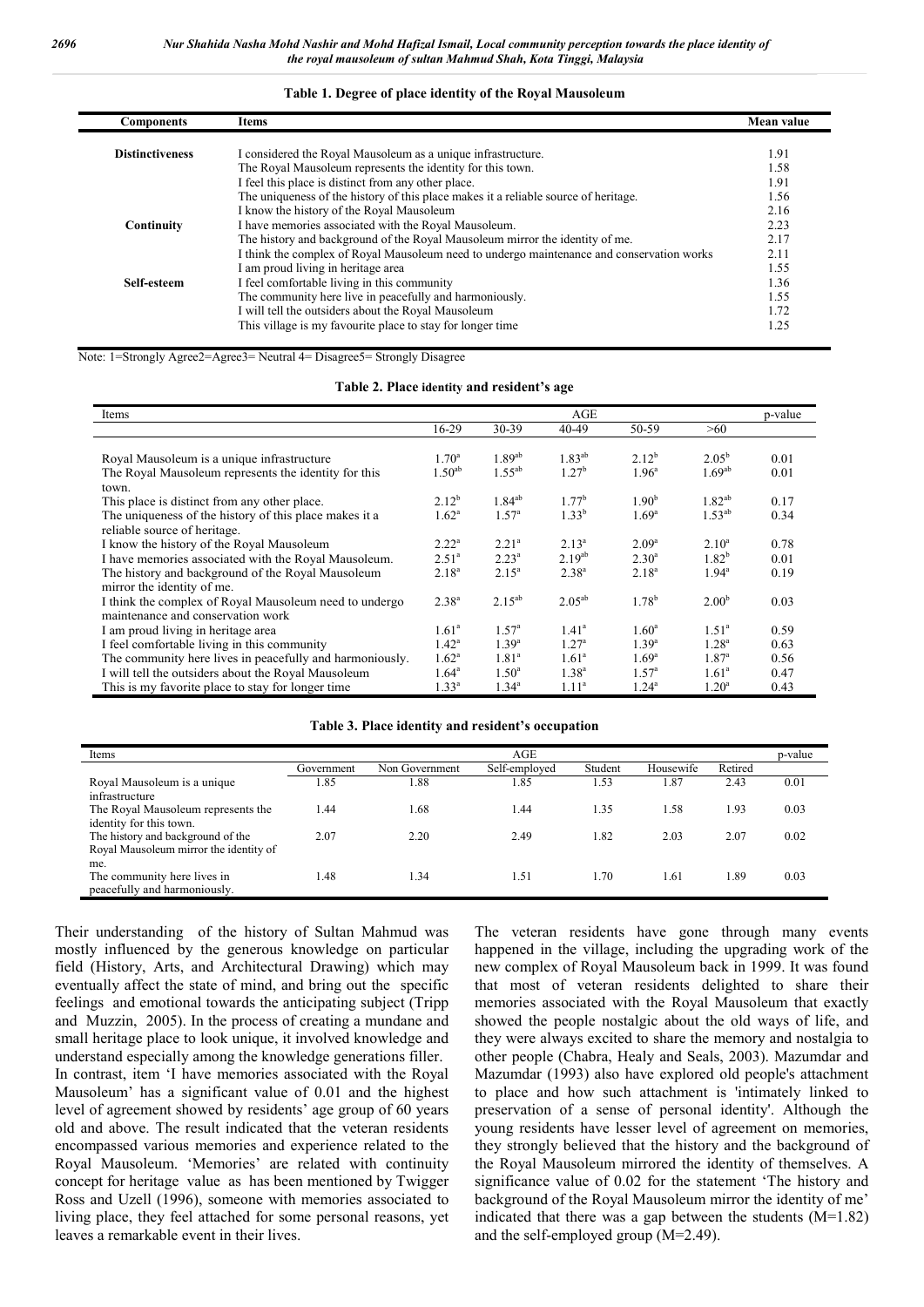Again, this probably related to the education they received in classroom. The value they learned from the civilization and history made them proud telling the identity of heritage places mirroring their background. According to Mohamed, Sulaiman and Othman, (2011) the young generations in schools and universities actually were motivated via the legend of some historical heroes where they believed the warriors were the reasons for Independence Day. Heroes and famous warrior with outstanding history have been widely exposed to the young generation since in their primary education. The impact and effect from the history made them realized the value they should stand for now. Thus, this proven the young residents in Kampung Makam proudly claimed the background of the village and Royal Mausoleum mirroring their identity. It was also supported by Mohamed and Salim (2018) and Wang (1999) that knowledge on the place, people and history may change one behaviour and way of thinking, act, and response towards heritage places around them. (Insert Table 2 and Table 3 here)

#### **Conclusion**

In this research, a small and mundane heritage site but contain glorious historical context was assumed to represent a place identity and emerged as valuable heritage building among the local community in Kampung Makam. Most literature indicated that the perceptions from the communities and their feeling of attachment led to appreciation in the state of awareness and emotion bonding to the particular area. It became necessary to reach an understanding about the viewpoint from the local community opinion towards the Royal Mausoleum. This research has proven that the complex of Royal Mausoleum holds its value and identity of the in Kampung Makam as a symbolic landmark to Kota Tinggi history. The result from this research illustrated that the famous history of Sultan Mahmud Mangkat Dijulang influenced the understanding and appreciation among the local community towards the Royal Mausoleum as an object and site of inheritance. Other than that, the place identity of the Royal Mausoleum was proven by the concept of distinctiveness, continuity and self-esteem showed by the local community. The local community agreed on the history the Royal Mausoleum making it a place with its own identity and the environment created in the village harmoniously and peacefully intend them to stay longer in the village. It has answered the objectives for this research. Range of local community's socio-demographic also influenced their perception towards the heritage building, especially on education level and age group. The Royal Mausoleum was identified as an 'identity' among the local community due to two main factors, i) education and ii) experience. In education context, mostly the young adult residents showing their concern on the Royal Mausoleum history and heritage. While the emotion towards the Royal Mausoleum shown by the veteran residents through their experiences, memories, and past events that related and created bonding to them.

### **Acknowledgement**

The authors sincerely acknowledge Research Management Center of Universiti Putra Malaysia and Government of Malaysia for the funding of this research through research grant no. 951400.

**Conflict of Interest and Funding:** There is no conflict of interest declared and this research funded by Research Management Centre of Universiti Putra Malaysia through research grant no. 951400.

### **REFERENCES**

- Ashworth, G. and Larkham, P. 2013. Building a new heritage (RLE Tourism).Routledge.
- Bakri, A. F., Ibrahim, N., Ahmad, S. S. and Zaman, N. Q. 2015. Valuing built cultural heritage in a Malaysian urban context. *Procedia-Social and Behavioral Sciences*, *170*, 381-389.
- Chhabra, D., Healy, R. and Sills, E. 2003. Staged authenticity and heritage tourism. *Annals of tourism research*, *30*(3), 702-719.
- Del Pozo, P. B. and Gonzalez, P. A. 2012. Industrial heritage and place identity in Spain: from monuments to landscapes. *Geographical Review*, *102*(4), 446-464.
- Dixon, J. and Durrheim, K. 2000. Displacing  $place$ identity: a discursive approach to locating self and other. *British journal of social psychology*, *39*(1), 27-44.
- Hawke, S. K. 2010. Belonging: The contribution of heritage to sense of place.*Heritage*, 1331-1339.
- Hernández, B., Hidalgo, M. C., Salazar-Laplace, M. E. and Hess, S. 2007. Place attachment and place identity in natives and non-natives. *Journal of environmental psychology*, *27*(4), 310-319.
- Hung, K., Sirakaya-Turk ,E. and Ingram, L. J. 2011. Testing the efficacy of an integrative model for community participation. *Journal of Travel Research*, *50*(3), 276- 288.
- Ibrahim, Y. and Hassan, M. S. 2011. Tourism management at Taman Negara (National Park), Pahang, Malaysia: Conflict and synergy. *Journal of Ritsumeikan Social Sciences and Humanities*, *3*, 109-122.
- Ismail, H.N. 2012. View on local community and urban tourism development in Melaka City: A case of a city in a developing country. *JurnalAlamBina* 13(4):95-103
- Jacobson-Widding, A. 1983. Identity: personal and sociocultural: a symposium. ActaUniversitatis Upsaliensis.
- Krejcie, R. V. and Morgan, D. W. 1970. Determining sample size for research activities. *Educational and psychological measurement*, *30*(3), 607-610.
- Mazumdar, S. and Mazumdar, S. 1993. Sacred space and place attachment. *Journal of Environmental Psychology*, *13*(3), 231-242.
- Mazumdar, S. and Mazumdar, S. 2004. Religion and place attachment: A study of sacred places. *Journal of environmental psychology*, *24*(3), 385-397.
- Mohamed, A. S. P., Sulaiman, S. H. H., Othman, M. F., Yang, M. A. C. J. and Haron, H. 2011. Patriotism Dilemma Among Malaysian Youth: Between Strategy And Reality. *International Journal of Business and Social Science*, *2*(16).
- Mohamed, B. and Salim, N. 2018. Preserving sense of place at historic waterfronts in malaysia. *In SHS Web of Conferences* (Vol. 45, p. 06004).EDP Sciences.
- Mu'jizah. 1996. *Hikayat Negeri Johor*. Retrieved from: https://books.google.com.my/books/about/Hikayat\_Ne geri\_Johor.html?id=WZ9uAAAAMAAJ&redir\_esc=y
- Mydland, L. and Grahn, W. 2012. Identifying heritage values in local communities. *International Journal of Heritage Studies*, *18*(6), 564-587.